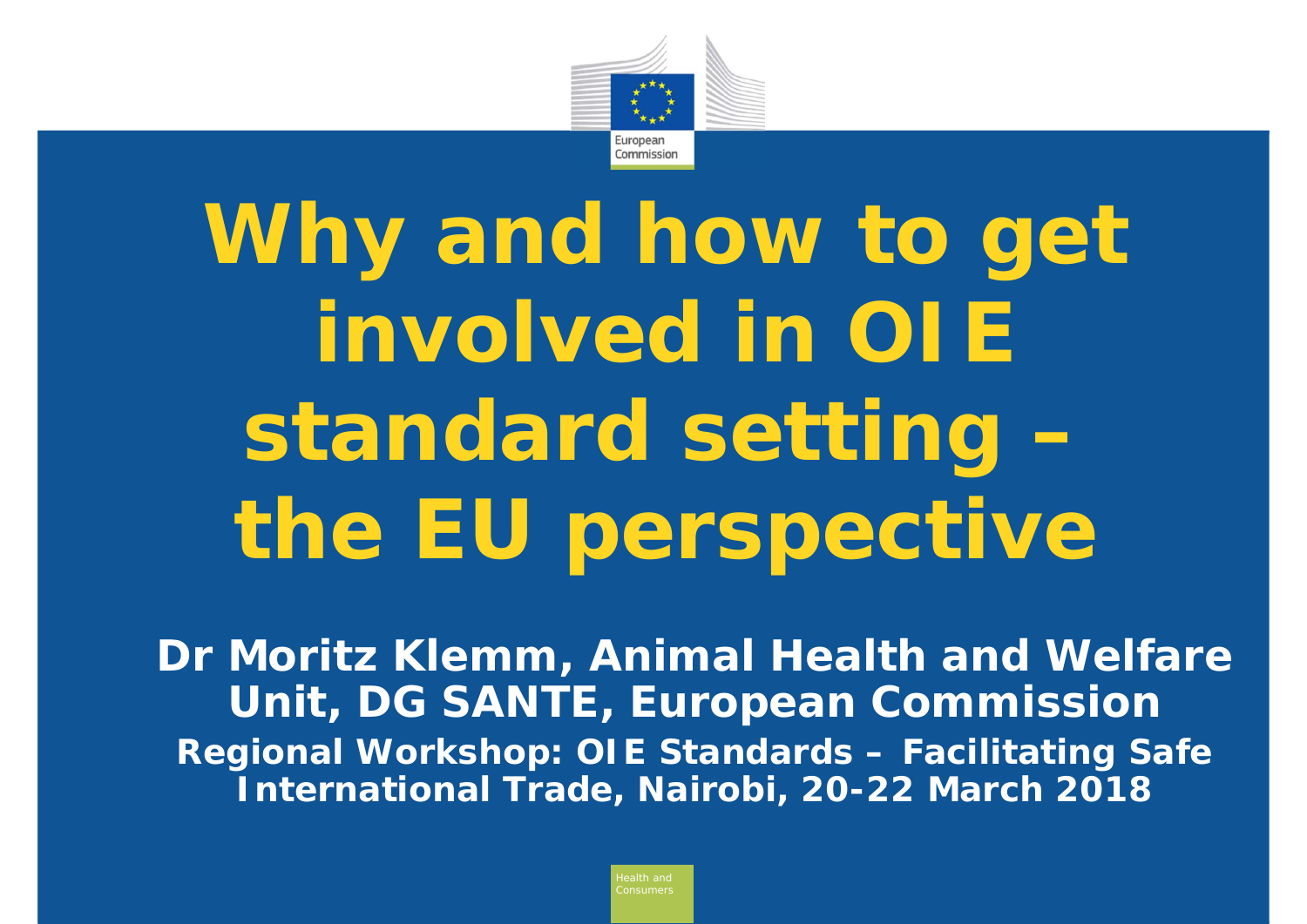

#### **The European Union**



28 Member States  $+4$  million km<sup>2</sup> +500 million citizens 24 official languages

5 Candidate Countries 3 Potential Candidates

4 EFTA Countries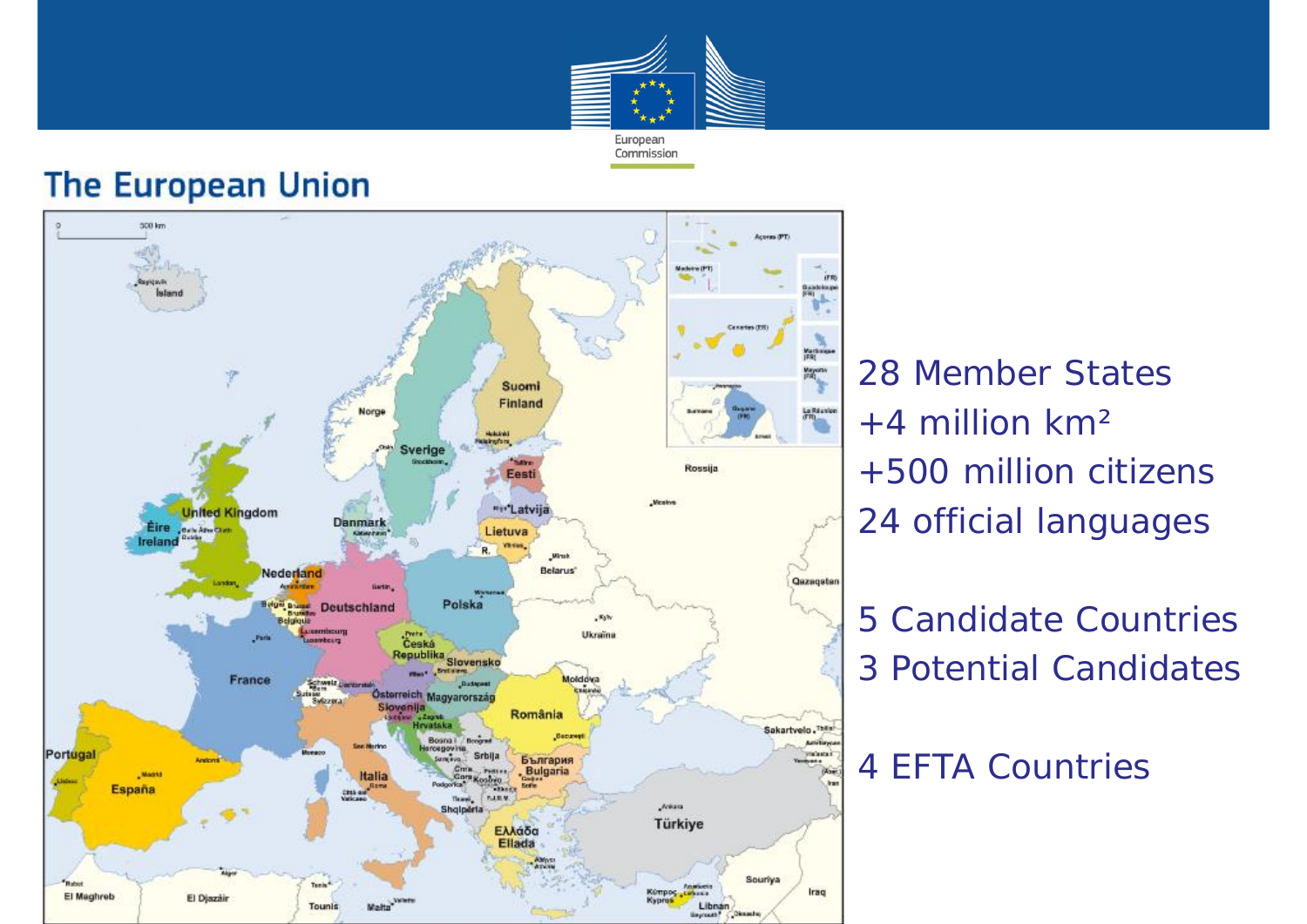

# EU Policies

Communication… Enterprise & Industry… Transport… Justice, Freedom & Security… Information Society & Media… Environment… Economic & Monetary Affairs… Regional Policy… Fisheries/Maritime… Science & Research… Education Training & Culture… Health & Food Safety Consumer protection… Enlargement… Development & Humanitarian Aid… Taxation & Customs Union… Competition… Agriculture & Rural Development… External Relations… Internal Market… Employment & Social Affairs… Trade… Energy… Multilingualism

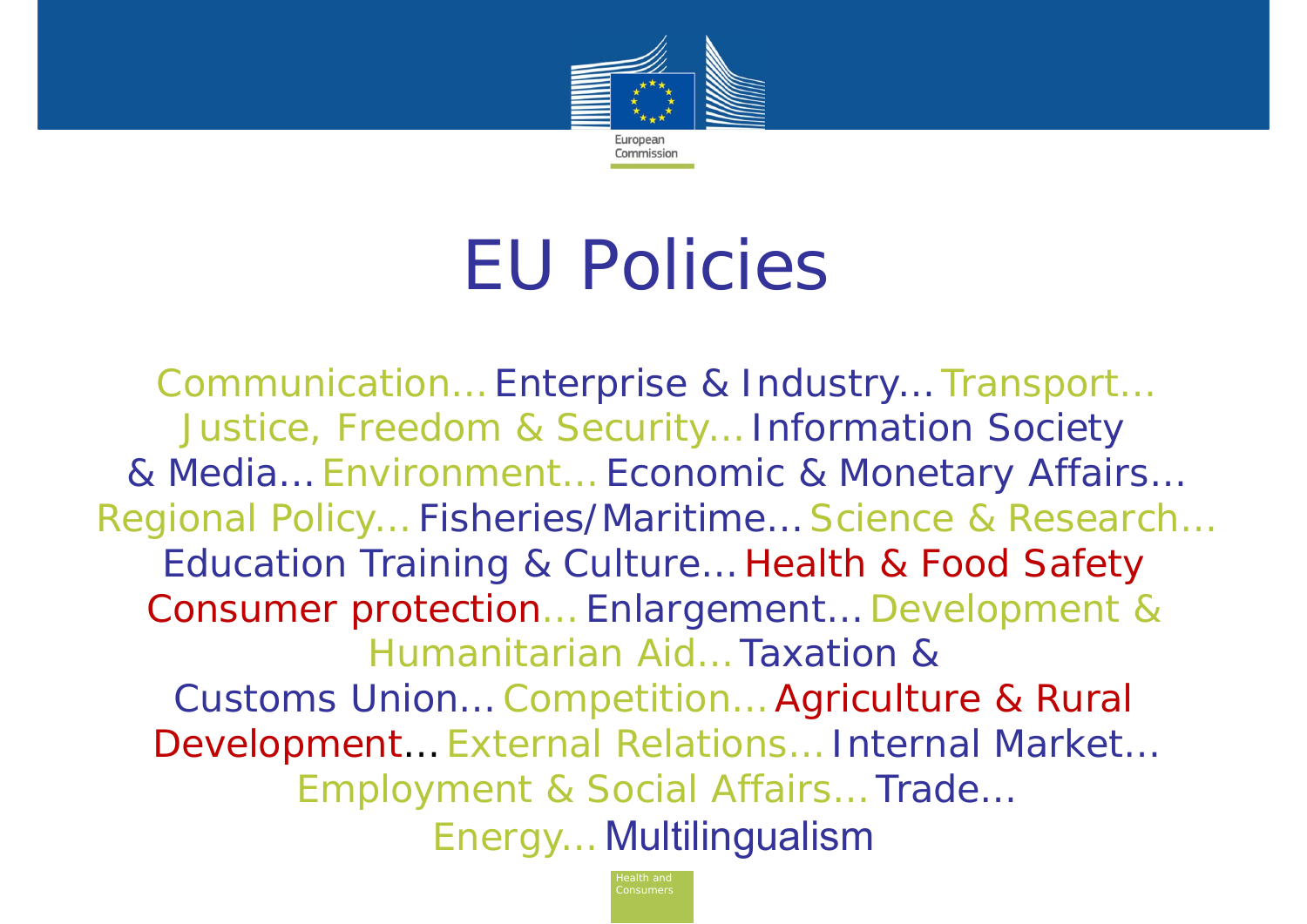

## **The EU single market**

*Fundamental objective of the European Union*

*'Free movement' of people, goods, services and capital across internal EU borders*

*EU citizens can live, work, study and do business throughout the EU* 

*'4 freedoms' put in place by 1993* 

*28 Member States + 3 EFTA countries = European Economic Area (EEA)*

*Consumers*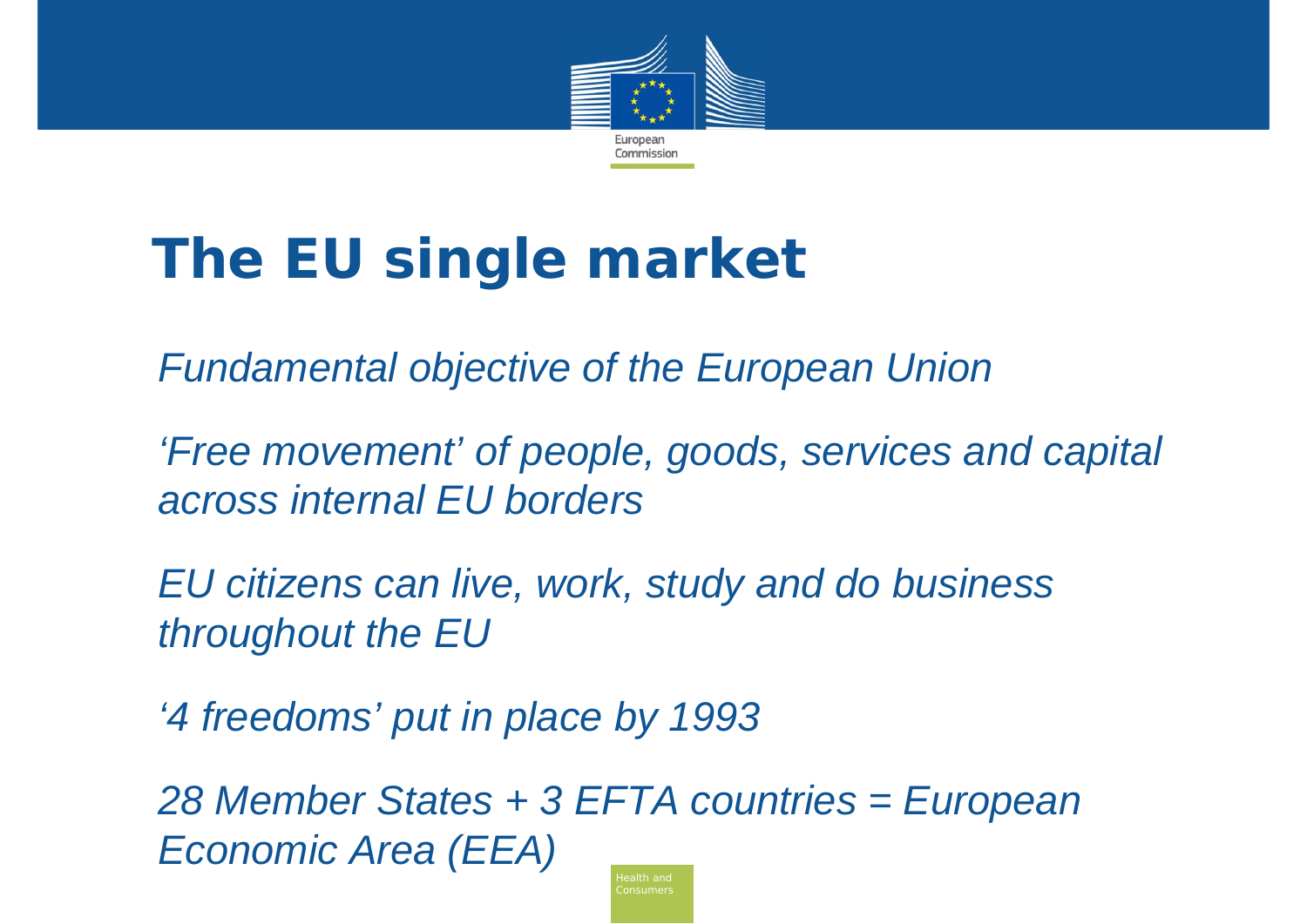

### **A single market for goods**

 *Free movement of goods in the single market (Intra-Union trade) may be restricted only in exceptional cases (e.g. risks to animal and public health, environment, or consumer protection)*

 *Once allowed into the EU, goods can be traded in any Member State / EEA country – this includes live animals and animal products*

*Pre-condition: appropriate veterinary legislation*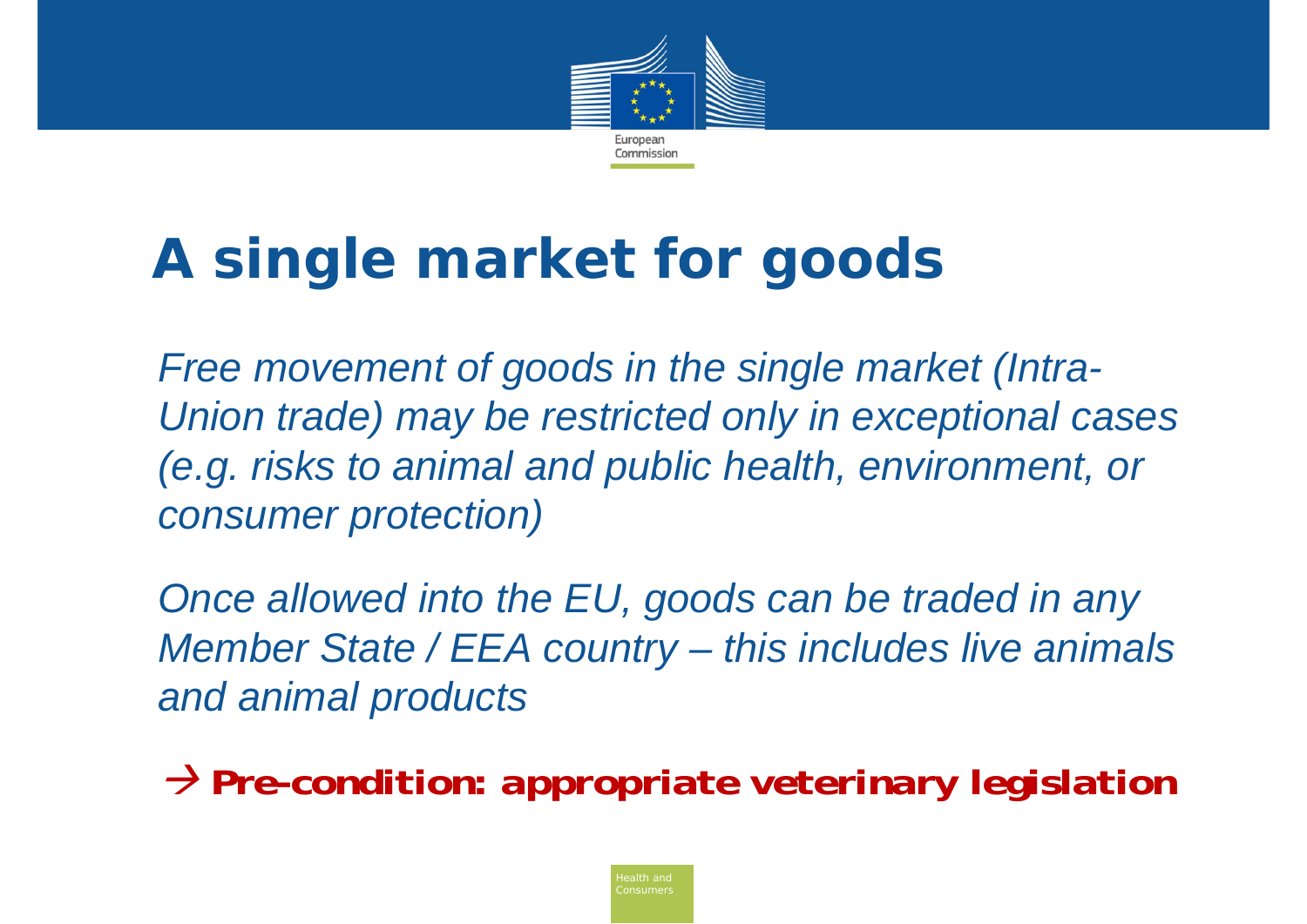

#### **Why OIE Coordination in the EU (1)**

& New Animal Health **Andrew (2016)** Gradual harmonisation of veterinary measures at EU level with transfer of competences to EU institutions (since 1964) Animal Disease Notification System (1982) Creation of the internal market (1993) Standing Veterinary Committee / SCoFCAH (2002) / SCoPAFF (2014) New EU Animal Health Strategy (2007-2013)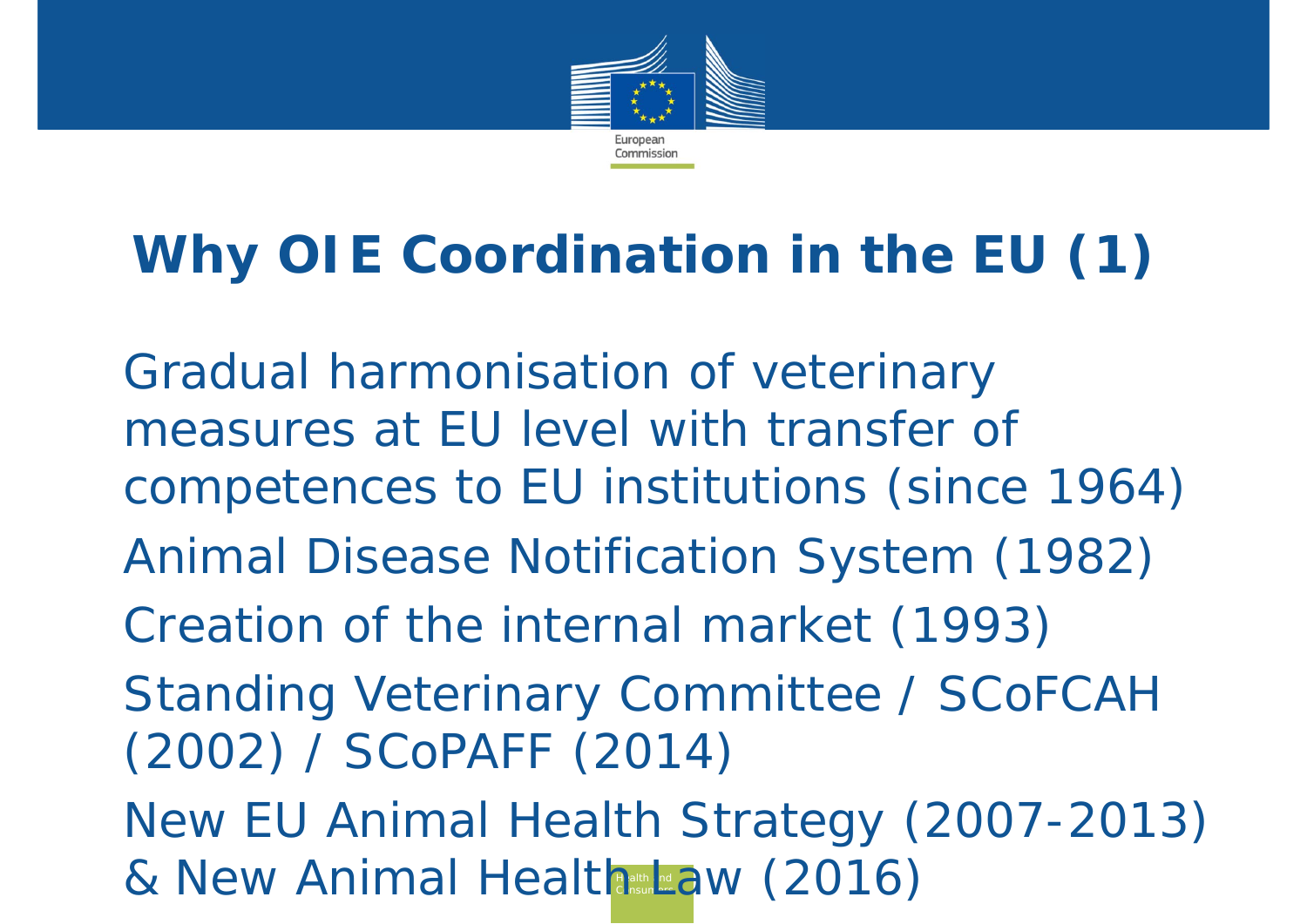

### **Why OIE Coordination in the EU (2)**

Importance of International Standards for EU: Harmonised EU legislation in the veterinary field *(animal health; animal welfare; veterinary public health)*

Relevant for intra-EU trade *(internal market)* Relevant for import and export policies Growing global trade and possible disputes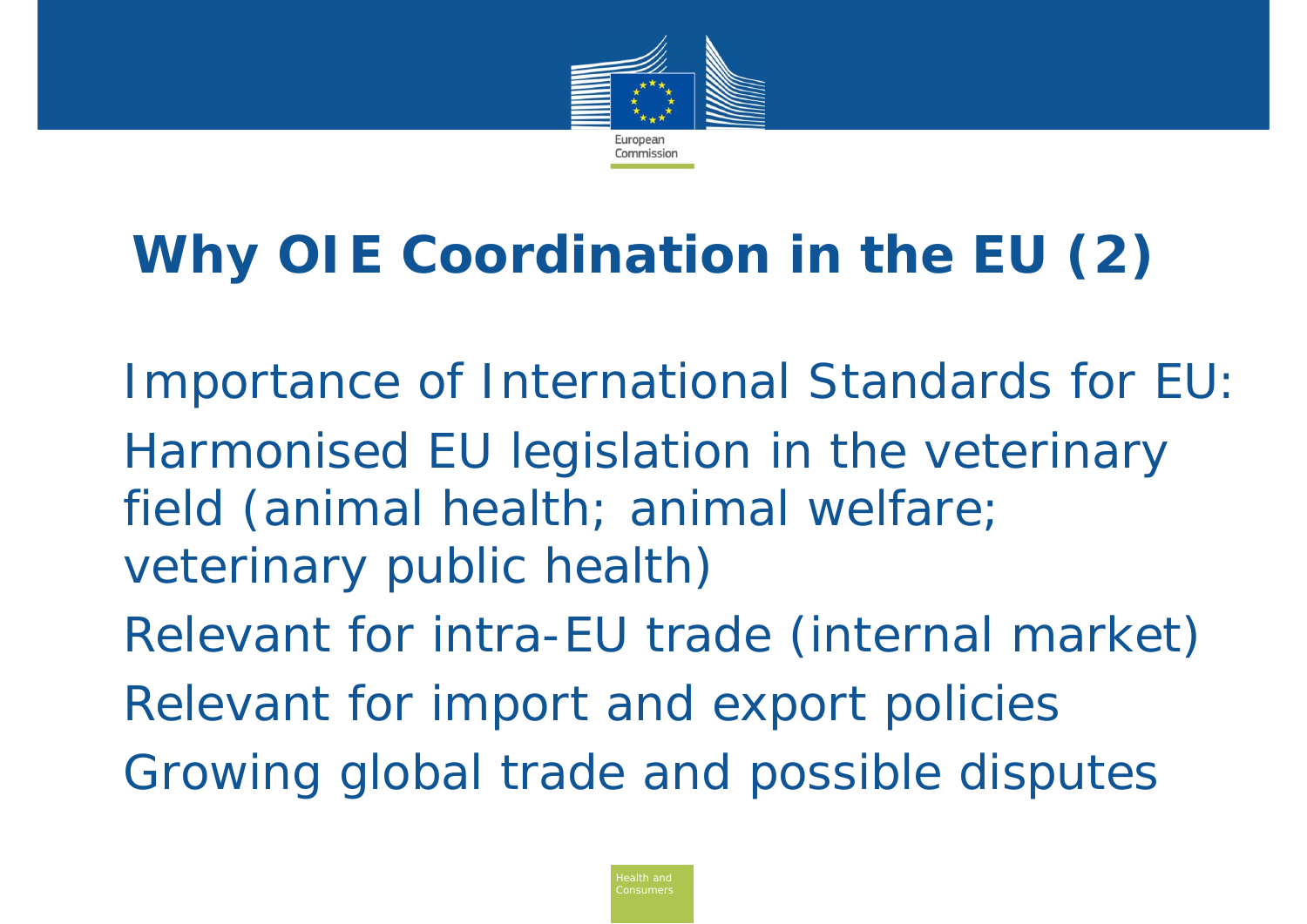

### **Why OIE Coordination in the EU (3)**

Principles of the new EU Animal Health Law: "Prevention is better than cure"Partnership Prioritisation & categorisation of diseases Modern legal framework Improved convergence with OIE standards *Involvement in OIE standard setting is crucial for the EU*

*Consumers*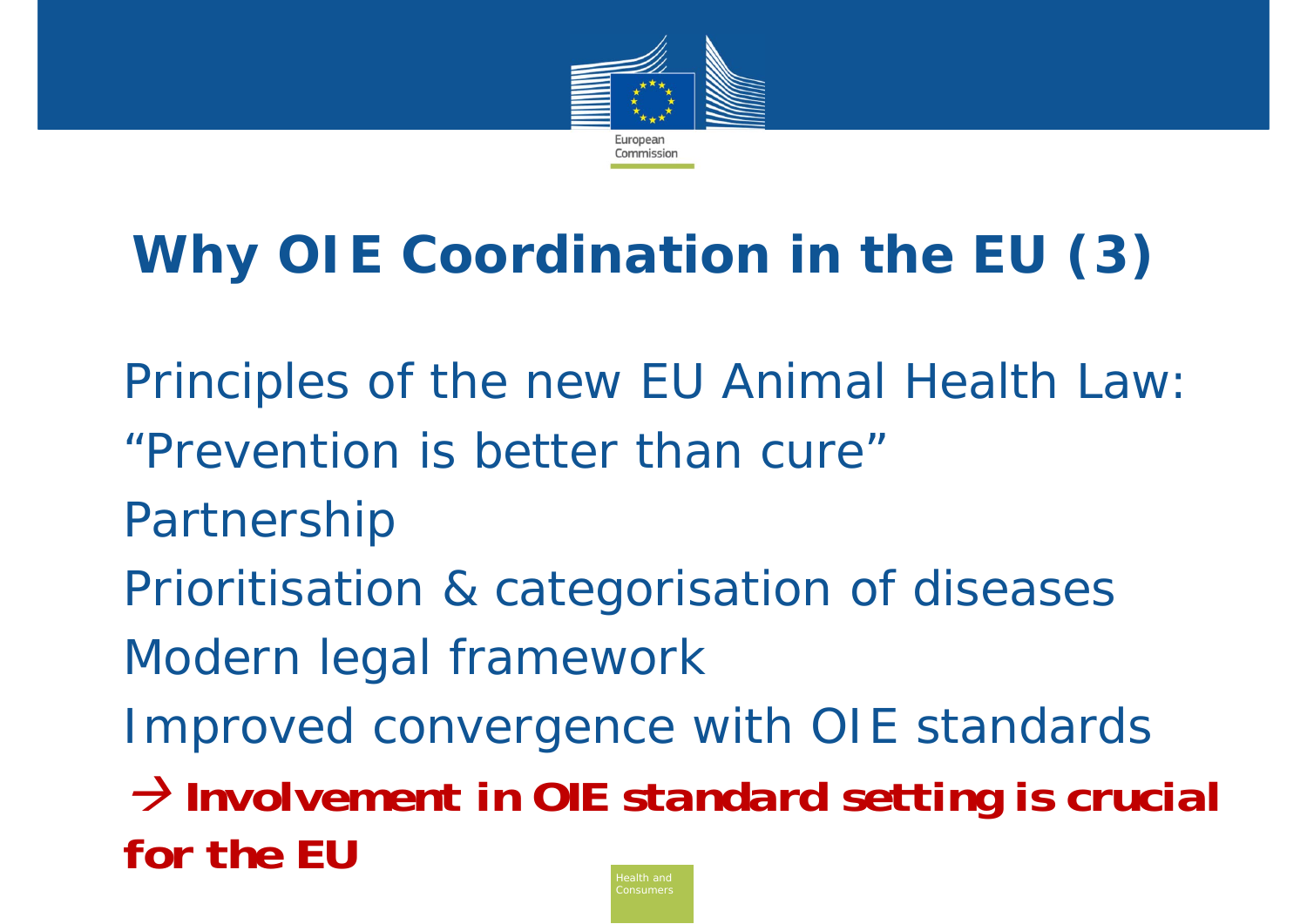

#### **Responsibilities in the EU (1)**

Definition, elaboration, harmonisation of the SPS and trade policies: EU, under European Commission initiative

28 EU Member States are Members of the OIE

European Commission has observer status since 2004 & signed MoU with OIE in 2011

Close cooperation & coordination with EFTA & candidate countries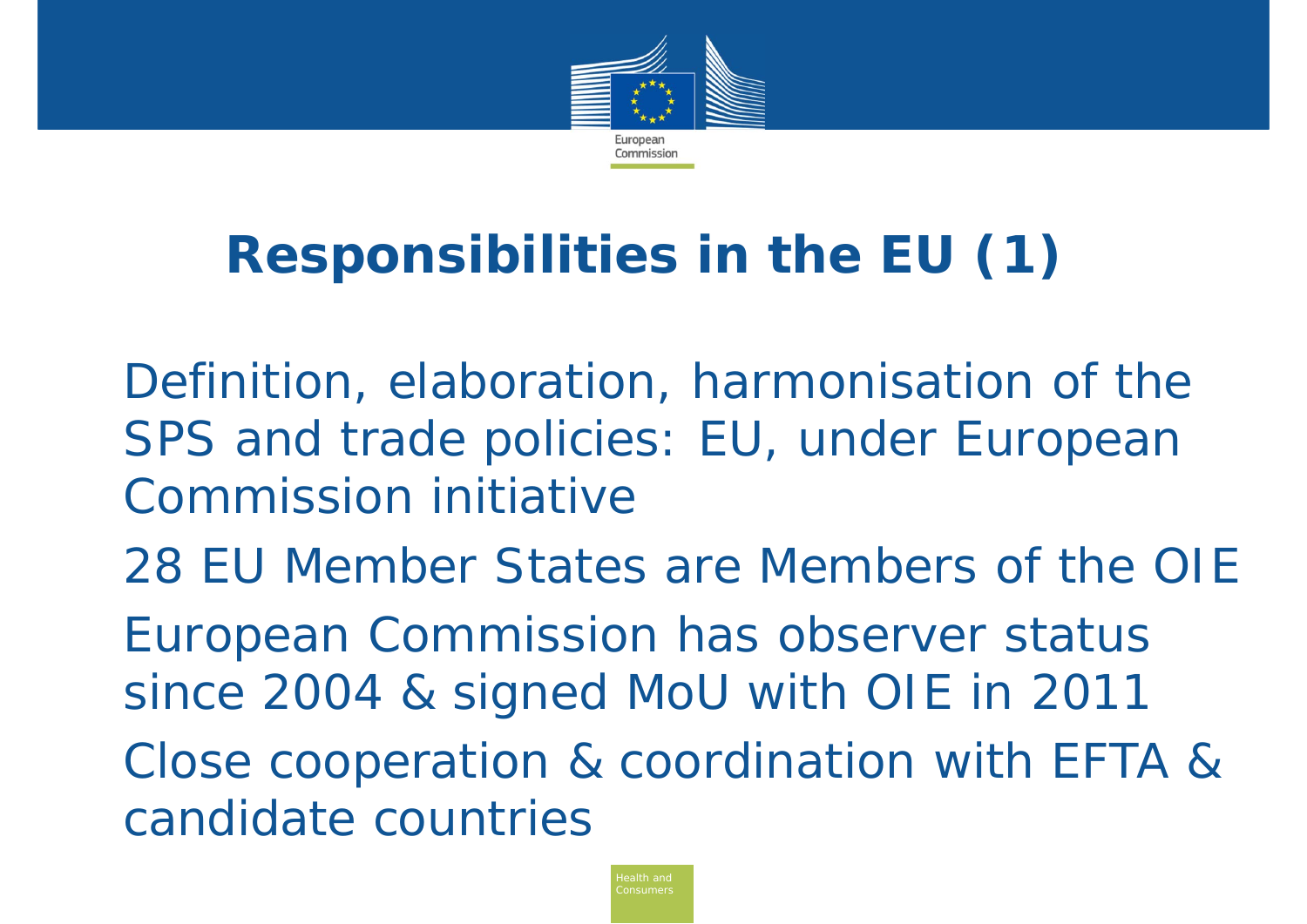

#### **Responsibilities in the EU (2)**

**Coordination** at different levels

**Experts**: SCoPAFF and Working Groups for implementing rules

**Chief Veterinary Officers**: permanent Council working party and *ad hoc* meetings for strategy

Member States of the **EU' Result**: at the OIE, the EU systematically speaks with one voice "on behalf of the 28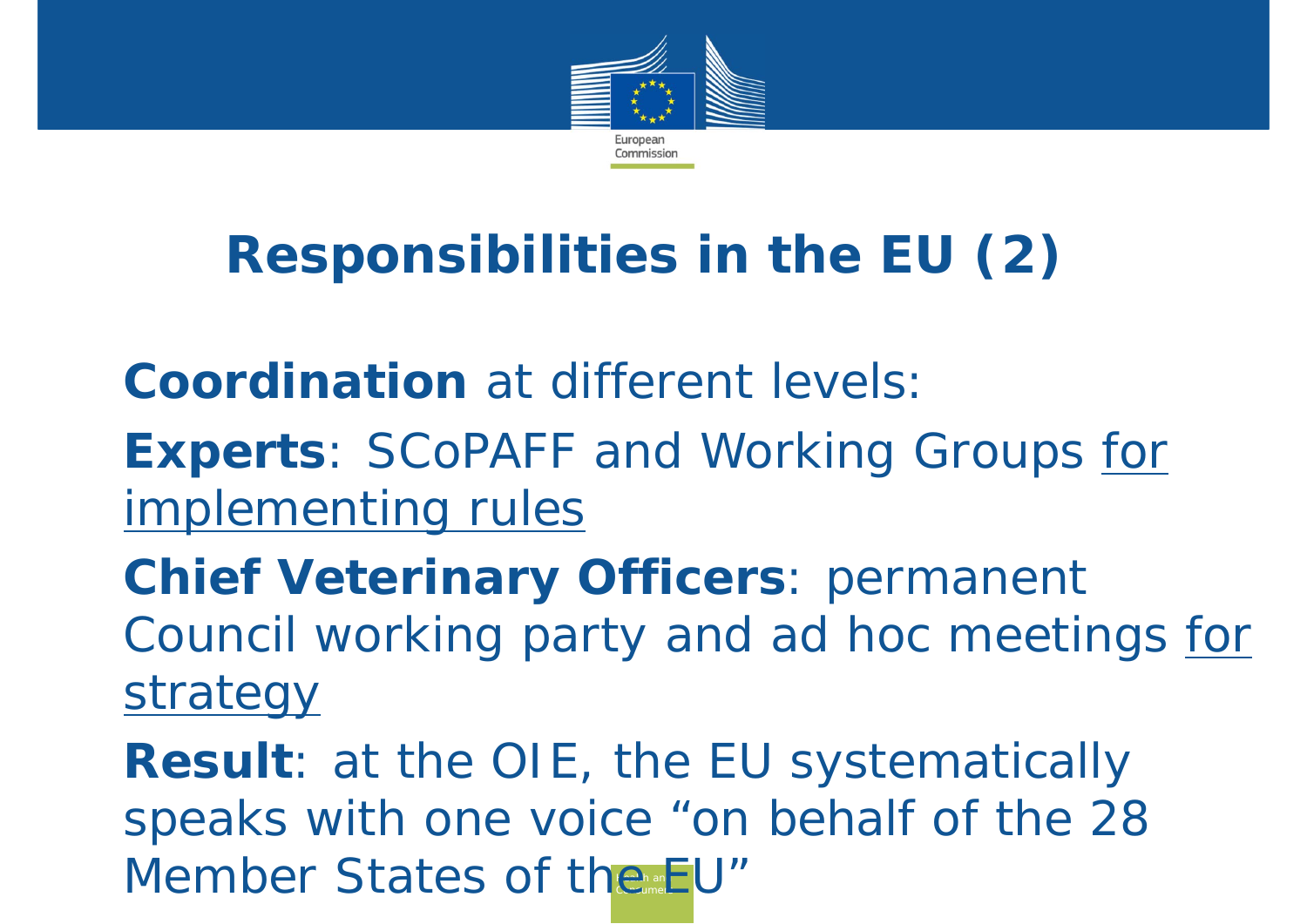

#### **Procedures for OIE coordination (1)**

#### **Example: OIE Terrestrial and Aquatic Animal Health Codes**

*(Similar procedure in place for the OIE Manuals)*

collaboration agreements 1. OIE sends reports of the meetings of the Code Commission / Aquatic Animals Commission to OIE Member Countries and organisations with which it has signed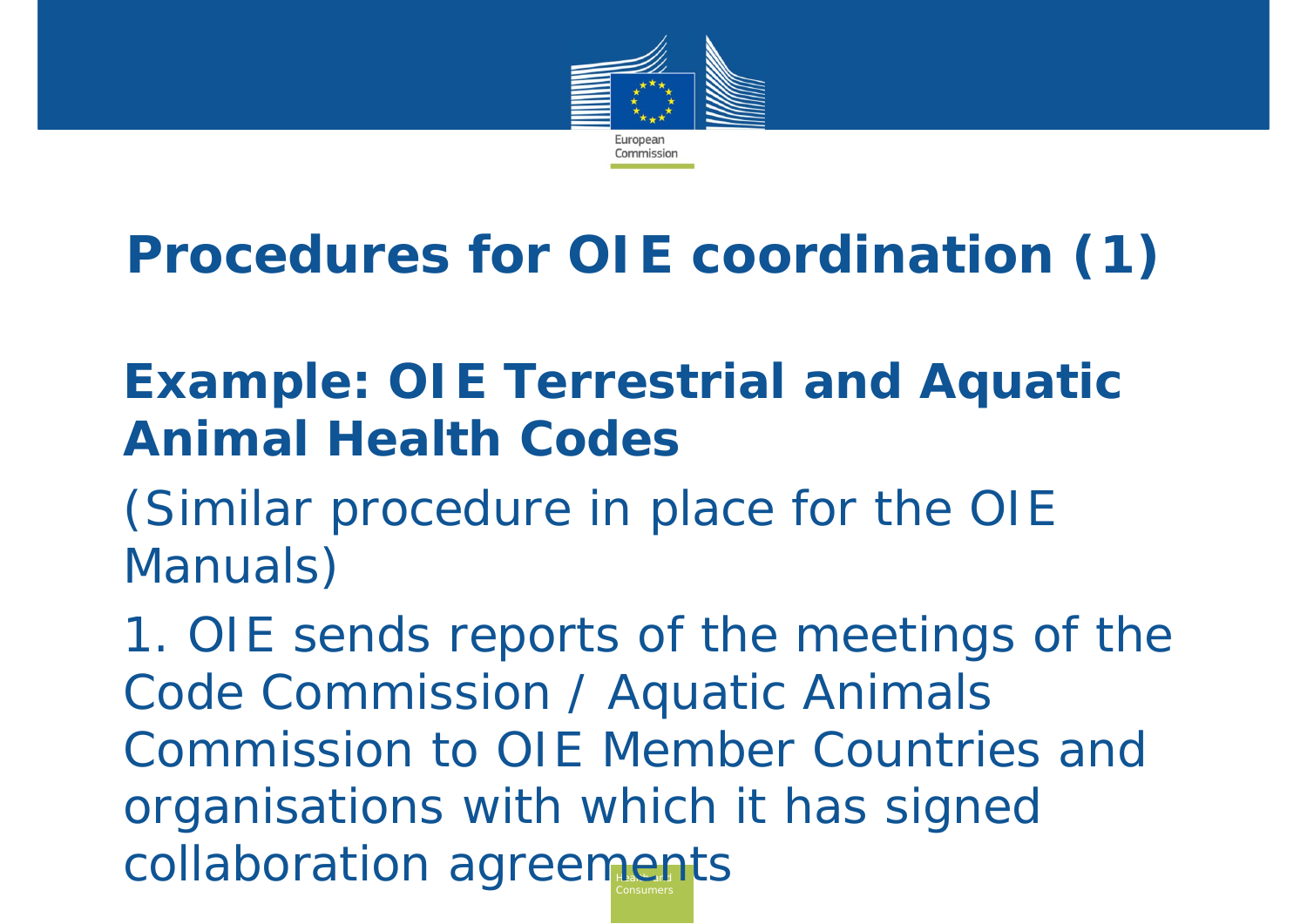

#### **Procedures for OIE coordination (2)**

2. DG SANTE elaborates first draft EU comments or positions and sends them to MSs 3. A specific **"OIE Coordination Working Group"** of experts meets in Brussels *(EC & MSs + EFTA countries = "Commission working group")*, and further elaborates draft EU comments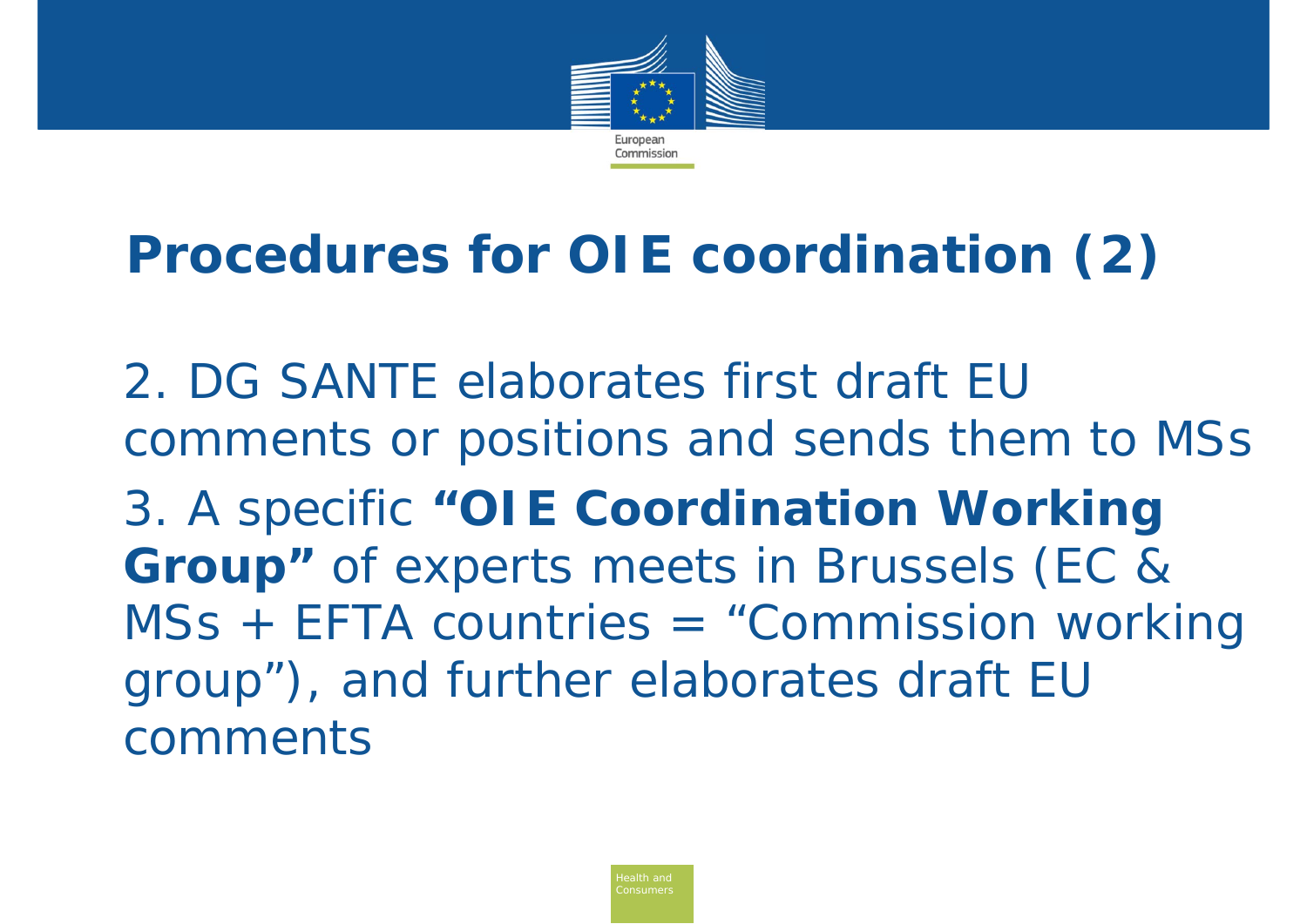

#### **Procedures for OIE coordination (3)**

- 4. Draft is proposed to **CVOs**, which discuss and **validate EU written comments or positions and speaking notes at Council working party**
- 5. Regular exchanges with other countries or regions *(Europe Region; Africa; QUADS; ME)*  6. The agreed written comments or positions are **sent to the OIE**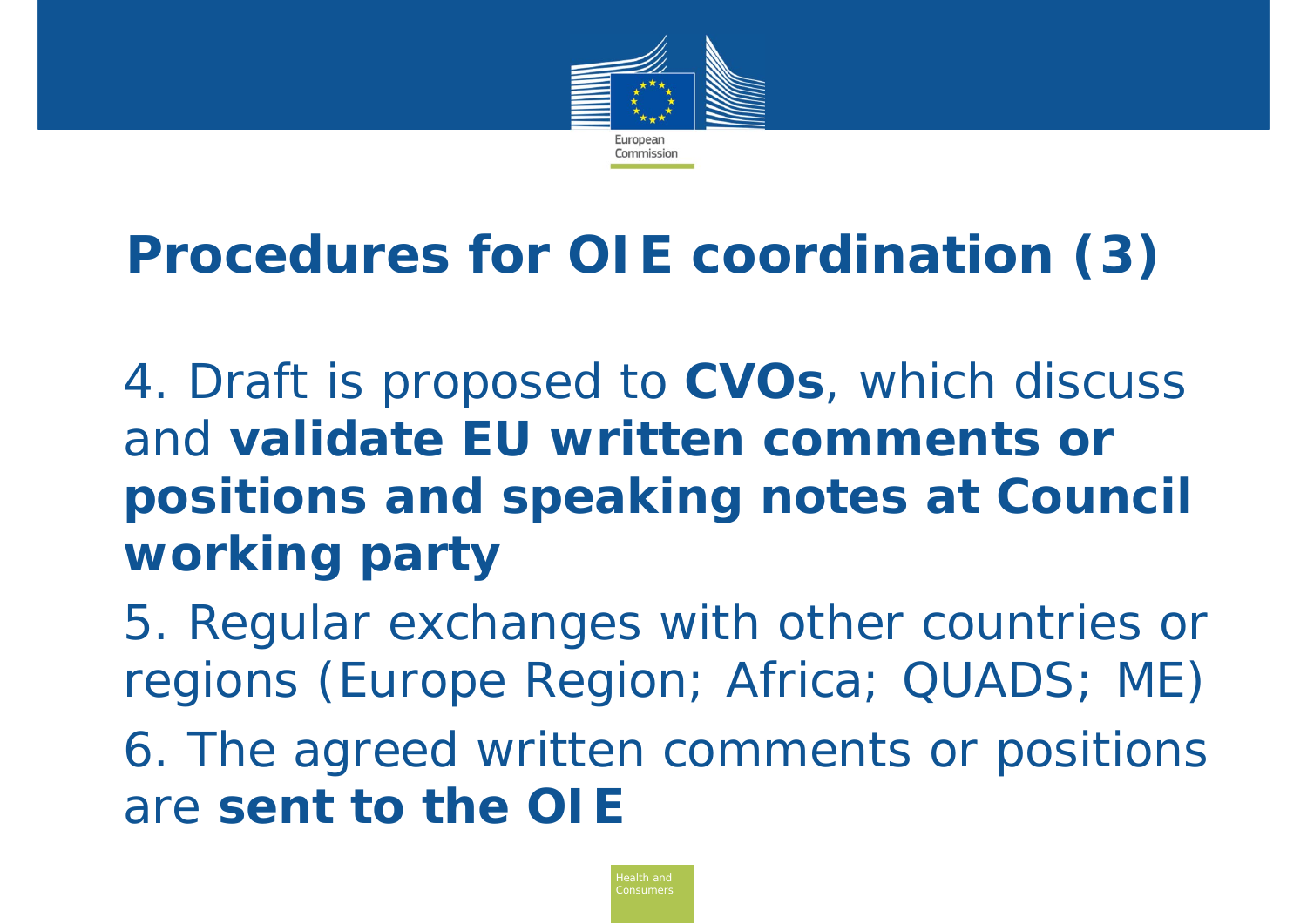

#### **Procedures for OIE coordination (4)**

7. And published on the **DG SANTE website**: (*Google search: "europa.eu" and "OIE"*)

8. At the annual OIE General Session, **EU speaking notes** are split between the CVO of the rotating EU Presidency and other MSs

*Consumers*9. On the spot coordination meetings of EU CVOs *(+ EFTA countries)* are held at the GS in Paris *(as well as with other countries / regions)*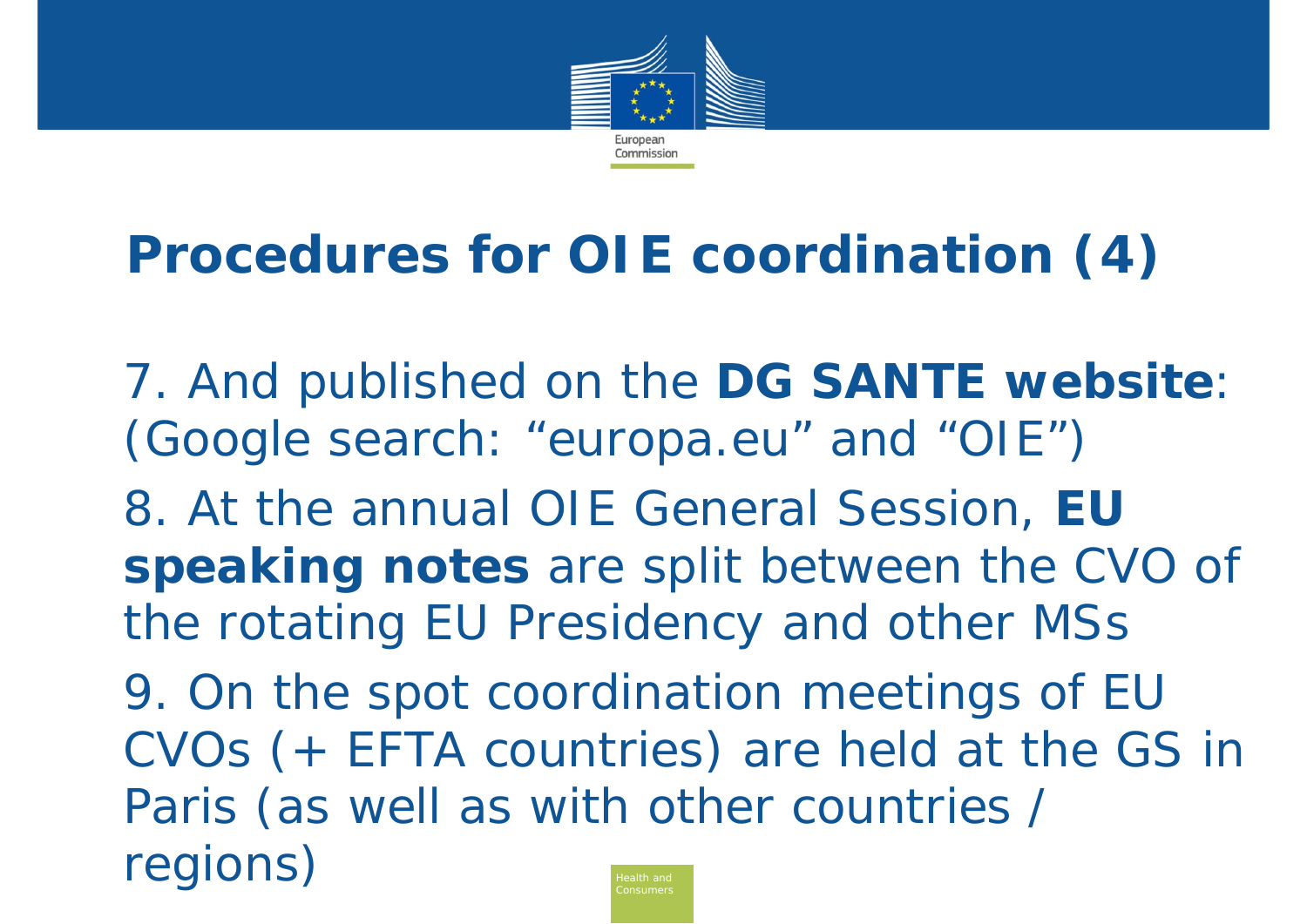

European Commission > Food Safety >

Food > International affairs - sanitary and phytosanitary measures > International standard setting bodies > World Organisation for Animal Health (OIE) > EU comments and positio

on issues discussed in the OIE

| <b>HEALTH</b><br>Ы                              | <b>FOOD</b>                                                                                                                                                                                                        | <b>ANIMALS</b>           | <b>PLANTS</b> | <b>AMR</b> |  |                  |                                                                   |
|-------------------------------------------------|--------------------------------------------------------------------------------------------------------------------------------------------------------------------------------------------------------------------|--------------------------|---------------|------------|--|------------------|-------------------------------------------------------------------|
| <b>INTERNATIONAL</b><br><b>AFFAIRS</b>          | EU comments and position papers on                                                                                                                                                                                 |                          |               |            |  | Share            |                                                                   |
| <b>World Trade Organisation</b><br>(WTO)        | issues discussed in the OIE                                                                                                                                                                                        |                          |               |            |  |                  | <b>QUICK LINKS</b>                                                |
| <b>International standard</b><br>setting bodies | EU comments $\triangleright$ on the OIE Terrestrial Animal Health Code following the Terrestrial<br>Animal Health Standards Commission meeting of February 2017 and prior to its next<br>meeting in September 2017 |                          |               |            |  |                  | Rapid Alert for Food<br>ΞA<br>Feed (RASFF)<br>Health and food aud |
| <b>Codex Alimentarius</b>                       |                                                                                                                                                                                                                    |                          |               |            |  |                  | and analysis                                                      |
| World Organisation for<br>Animal Health (OIE)   | EU position $\blacktriangle$ on the OIE Terrestrial Animal Health Code to be proposed for adoption<br>at the 85th General Session to be held in May 2017                                                           |                          |               |            |  | ₹.<br>efsa       | <b>European Food Safe</b><br>Authority (EFSA)                     |
| <b>EU</b> comments and<br>position papers       | EU position A on the OIE Aquatic Animal Health Code and Manual of Diagnostic Tests<br>for Aquatic Animals to be proposed for adoption at the 85th General Session to be held                                       |                          |               |            |  |                  | <b>Better Training for 9</b><br>Food (BTSF)                       |
| <b>International Plant</b>                      |                                                                                                                                                                                                                    | in May 2017              |               |            |  |                  | E-News                                                            |
| <b>Protection Convention</b><br>(IPPC)          | EU comments on the OIE Terrestrial Animal Health Code following the Terrestrial<br>Animal Health Standards Commission meeting of September 2016 and prior to its next                                              |                          |               |            |  | ė                | <b>Press Releases</b>                                             |
| <b>Agreements with non-EU</b>                   |                                                                                                                                                                                                                    | meeting in February 2017 | Ë             | Events     |  |                  |                                                                   |
| countries                                       | EU comments $\triangleright$ on the OIE Aquatic Animal Health Code and Manual of Diagnostic                                                                                                                        |                          |               |            |  | £                | <b>Videos</b>                                                     |
| <b>EU-Russia SPS issues</b>                     | Tests for Aquatic Animals following the Aquatic Animal Health Standards Commission<br>meeting of September 2016 and prior to its next meeting in February 2017                                                     |                          |               |            |  | Infographics and |                                                                   |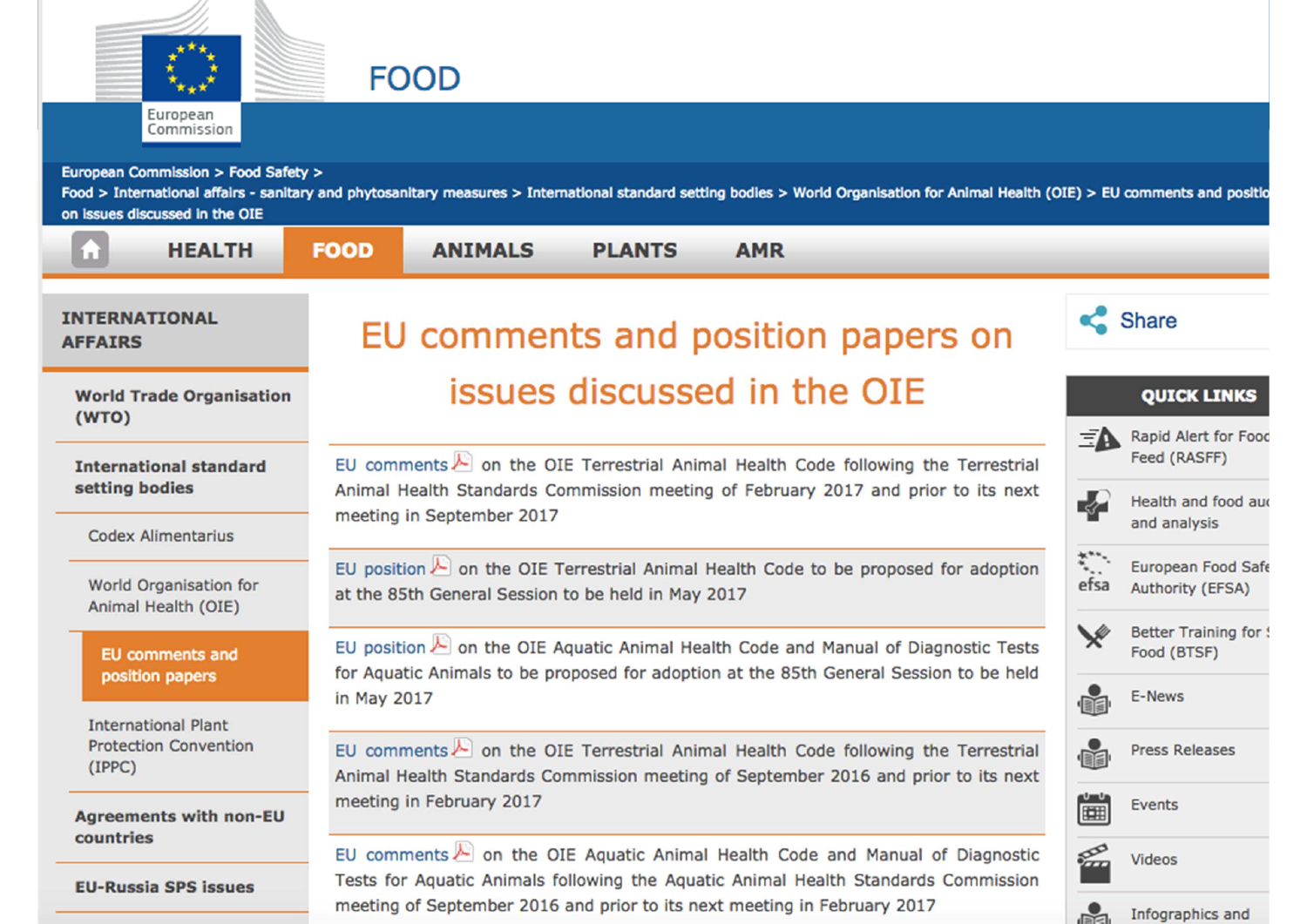

#### **OIE coordination – other European Commission involvement**

OIE events and meetings *(General Session; Regional Commission Europe; Global conferences & Regional workshops; GF-TADs)* Questionnaires for Technical ItemsChoice of EU experts in OIE Specialist Commissions, working groups and *ad hoc*  groups Missions *(PVS pathway; CVET – CMC-AH)*

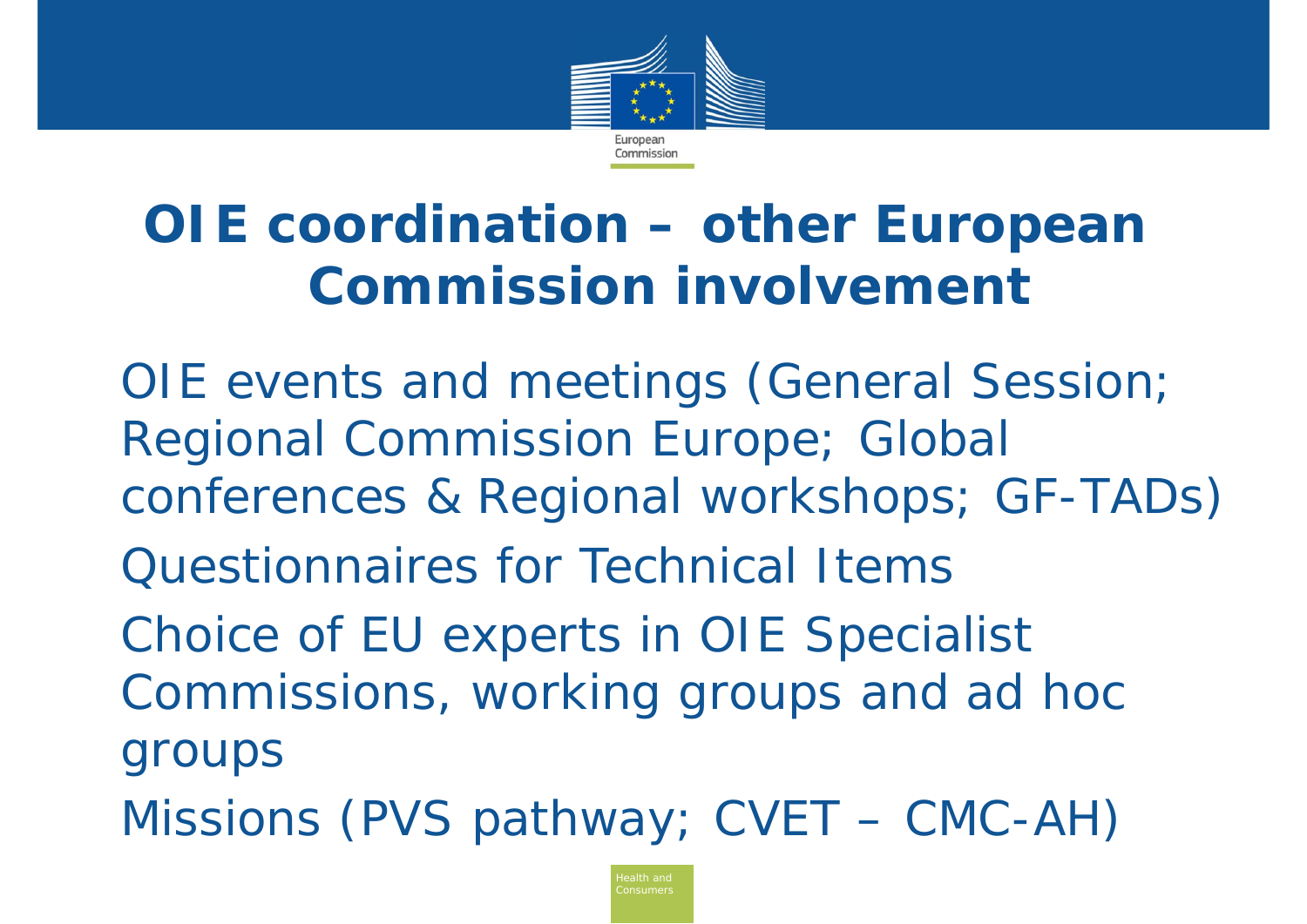

#### **Example from other Regions**

- **Africa**: Positions delivered "on behalf of the 54 African OIE Member countries"
- African Union IBAR PAN-SPSO project (2008- 2012 and 2012-2014)
- **Europe**: Positions delivered "on behalf of the 53 European OIE Member countries"
- Regional Commission for Europe "Task Force" since 2012; "Regional Core Group" in 2017
- **Asia**; **Americas**; **Middle East**

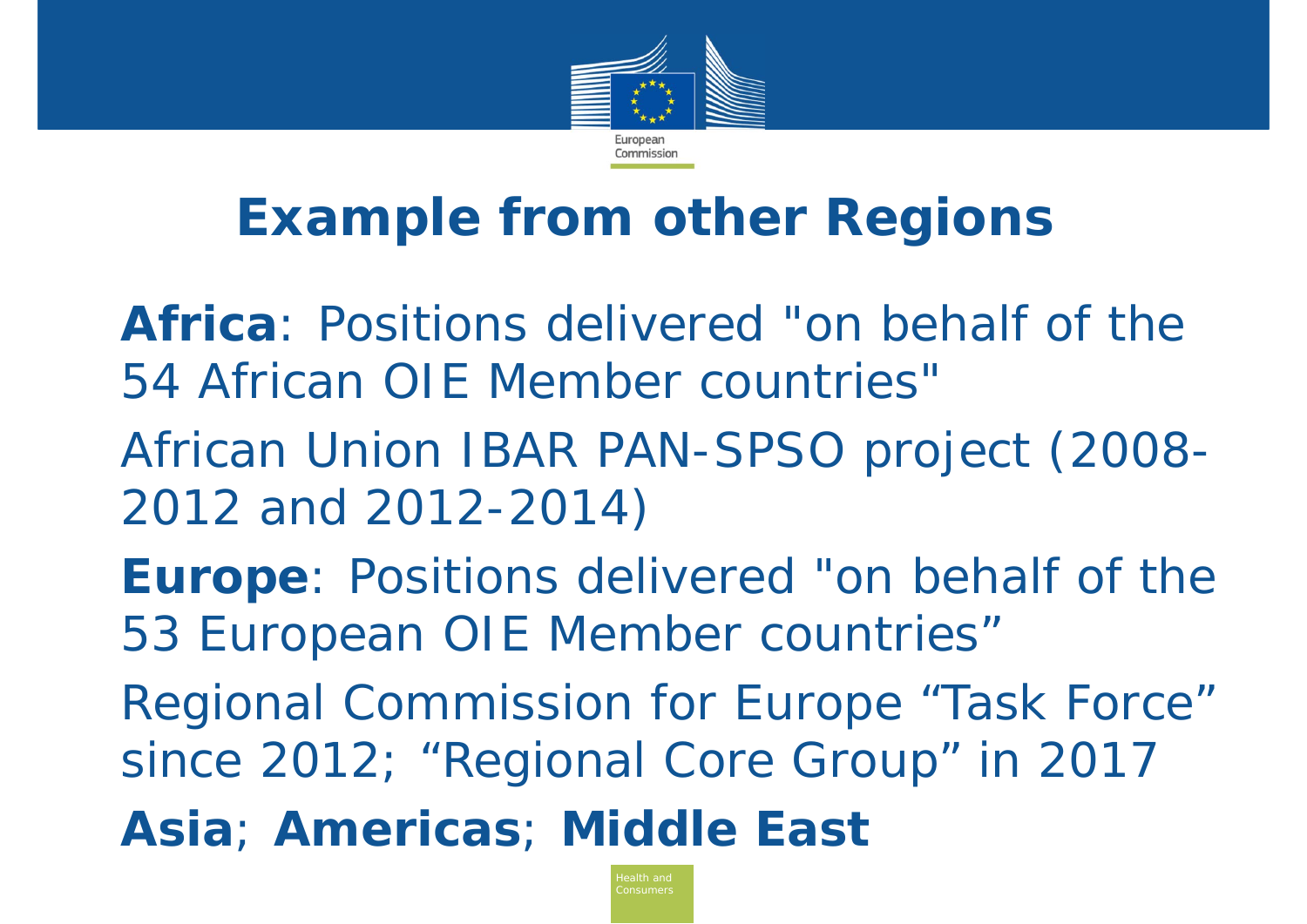

# **CONCLUSIONS**

- Increasing importance of international standards for trade
- Active participation in International Standard Setting
- Coordination of positions increases influence
- Impact on implementation of standards Invitation for sub-regional and regional cooperation